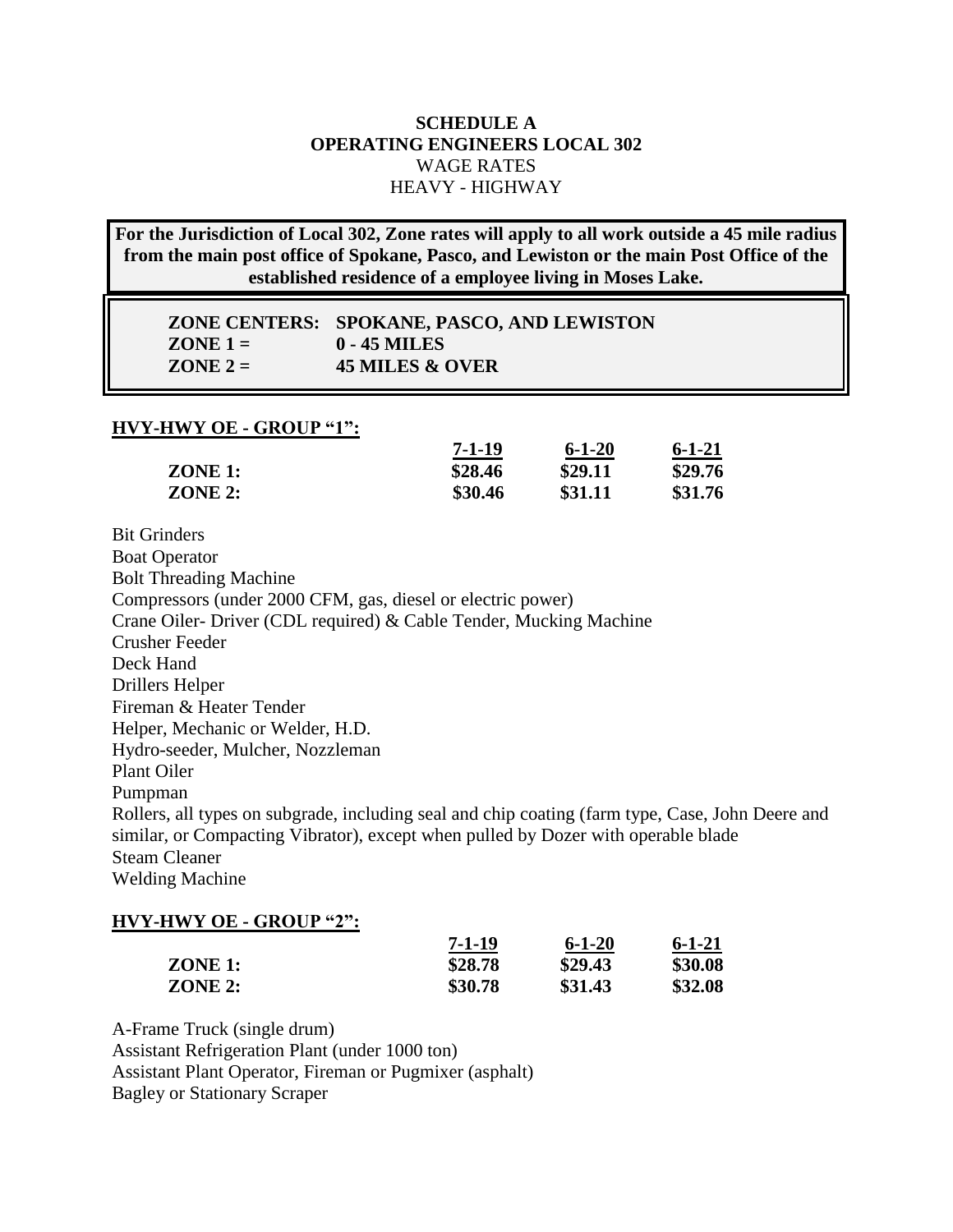Belt Finishing Machine Blower Operator (cement) Cement Hog Compressor (2000 CFM or over, 2 or more, gas diesel or electric power) Concrete Saw (multiple cut) Distributor Leverman Ditch Witch or similar Elevator Hoisting Materials Dope Pots (power agitated) Fork Lift or Lumber Stacker, hydra-life & similar Gin Trucks (pipeline) Hoist, single drum Loaders (bucket elevators and conveyors) Longitudinal Float Mixer (portable - concrete) Pavement Breaker, Hydra-Hammer & similar Power Broom Railroad Ballast Regulation Operator (self-propelled) Railroad Power Tamper Operator (Self-propelled) Railroad Tamper Jack Operator (self-propelled) Spray Curing Machine (concrete) Spreader Box/Road Widener (self-propelled) Straddle Buggy (Ross & similar on construction job only) Tractor (Farm type R/T with attachments, except Backhoe) Tugger Operator

### **HVY-HWY OE - GROUP "3":**

|           | $7 - 1 - 19$ | $6 - 1 - 20$ | $6 - 1 - 21$ |
|-----------|--------------|--------------|--------------|
| $ZONE$ 1: | \$29.39      | \$30.04      | \$30.69      |
| $ZONE$ 2: | \$31.39      | \$32.04      | \$32.69      |

A-Frame Truck (2 or more drums) Assistant Refrigeration Plant & Chiller Operator (over 1000 ton) Backfillers (Cleveland & similar) Batch Plant & Wet Mix Operator, single unit (concrete) Belt-Crete Conveyors with power pack or similar Belt Loader (Kocal or similar) Bending Machine Bob Cat (skid steer) Boring Machine (earth) Boring Machine (rock under 8" bit) (Quarry Master, Joy or similar) Bump Cutter (Wayne, Saginau or similar) Canal Lining Machine (concrete) Chipper (without crane) Cleaning & Doping Machine (pipeline) Deck Engineer Dozer **/** Tractor (up to D-5 or equivalent) and Traxcavator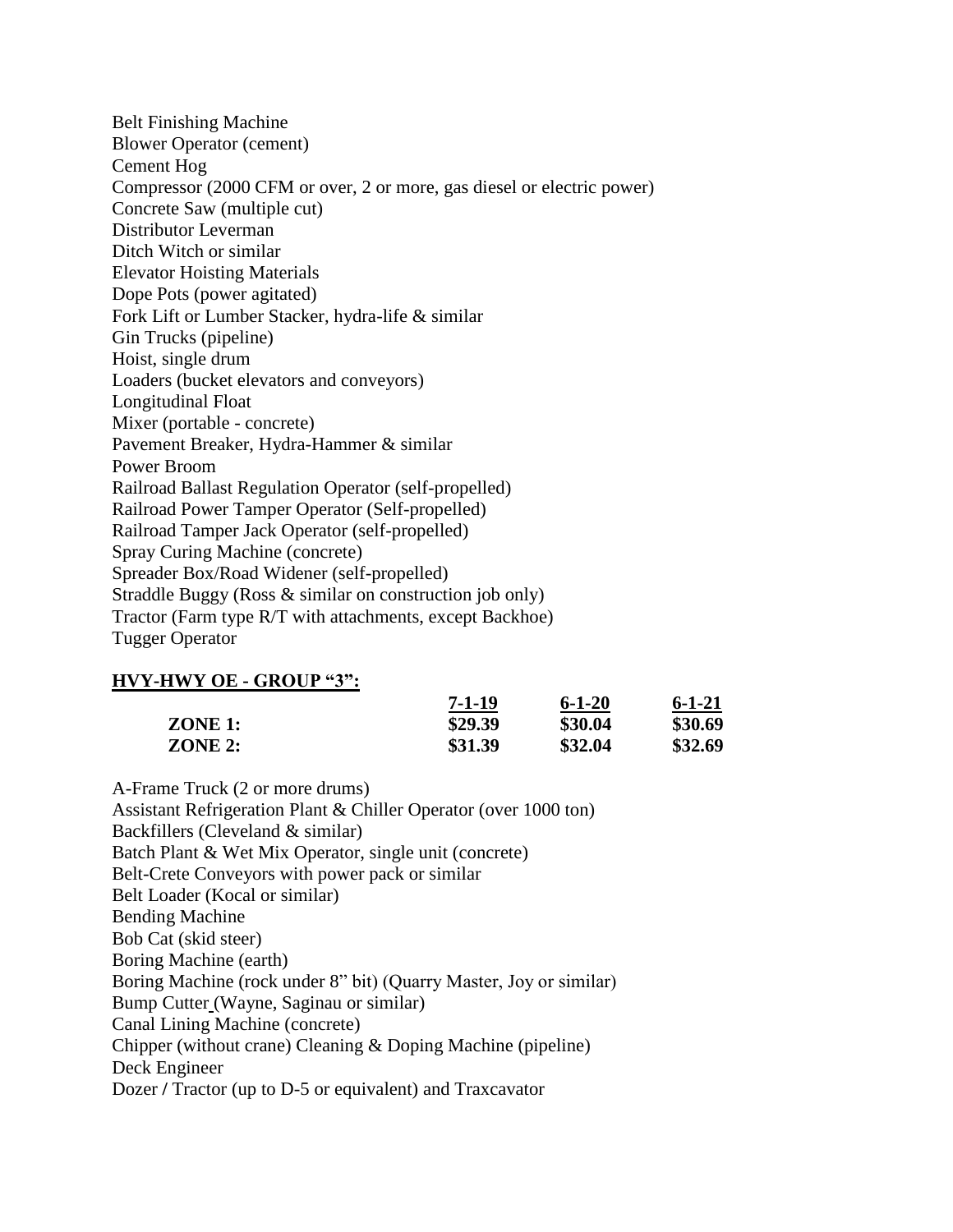Elevating Belt-Type Loader (Euclid, Barber Green & similar) Elevating Grader-Type Loader (Dumor, Adams or similar) Generator Plant Engineers (diesel or electric) Gunite Combination Mixer & Compressor Locomotive Engineer Mixermobile Mucking Machine Posthole Auger or Punch Pump (grout or jet) Soil Stabilizer (P & H or similar) Spreader Machine Traverse Finish Machine Turnhead Operator

### **HVY-HWY OE - GROUP "4":**

|           | $7 - 1 - 19$ | $6 - 1 - 20$ | 6-1-21  |
|-----------|--------------|--------------|---------|
| ZONE 1:   | \$29.55      | \$30.20      | \$30.85 |
| $ZONE$ 2: | \$31.55      | \$32.20      | \$32.85 |

Concrete Pumps (squeeze-crete, flow-crete, Whitman & similar) Curb Extruder (asphalt or concrete) Drills (churn, core, calyx or diamond) Equipment Serviceman, Greaser & Oiler Hoist (2 or more drums or Tower Hoist) Loaders (overhead  $&$  front-end, under 4 yds..  $R/T$ ) Refrigeration Plant Engineer (under 1000 ton) Rotomill Groundsman Rubber-tired Skidders (R/T with or without attachments) Surface Heater & Planer Machine Trenching Machines (under 7 ft. depth capacity) Turnhead (with re-screening) Vacuum Drill (reverse circulation drill under 8" bit)

#### **HVY-HWY OE - GROUP "5":**

|           | $7 - 1 - 19$ | $6 - 1 - 20$ | $6 - 1 - 21$ |
|-----------|--------------|--------------|--------------|
| $ZONE$ 1: | \$29.71      | \$30.36      | \$31.01      |
| $ZONE$ 2: | \$31.71      | \$32.36      | \$33.01      |

Backhoe (45,000 gw & under) Backhoe & Hoe Ram (Under <sup>3/4</sup> yd.) Carrydeck & Boom Truck (under 25 tons) Cranes (25 tons & under), all attachments incl. Clamshell, Dragline Derricks & Stifflegs (under 65 tons) Drilling Equipment (8" bit  $\&$  over) (Robbins, reverse circulation  $\&$  similar) Grade Checker Hoe Ram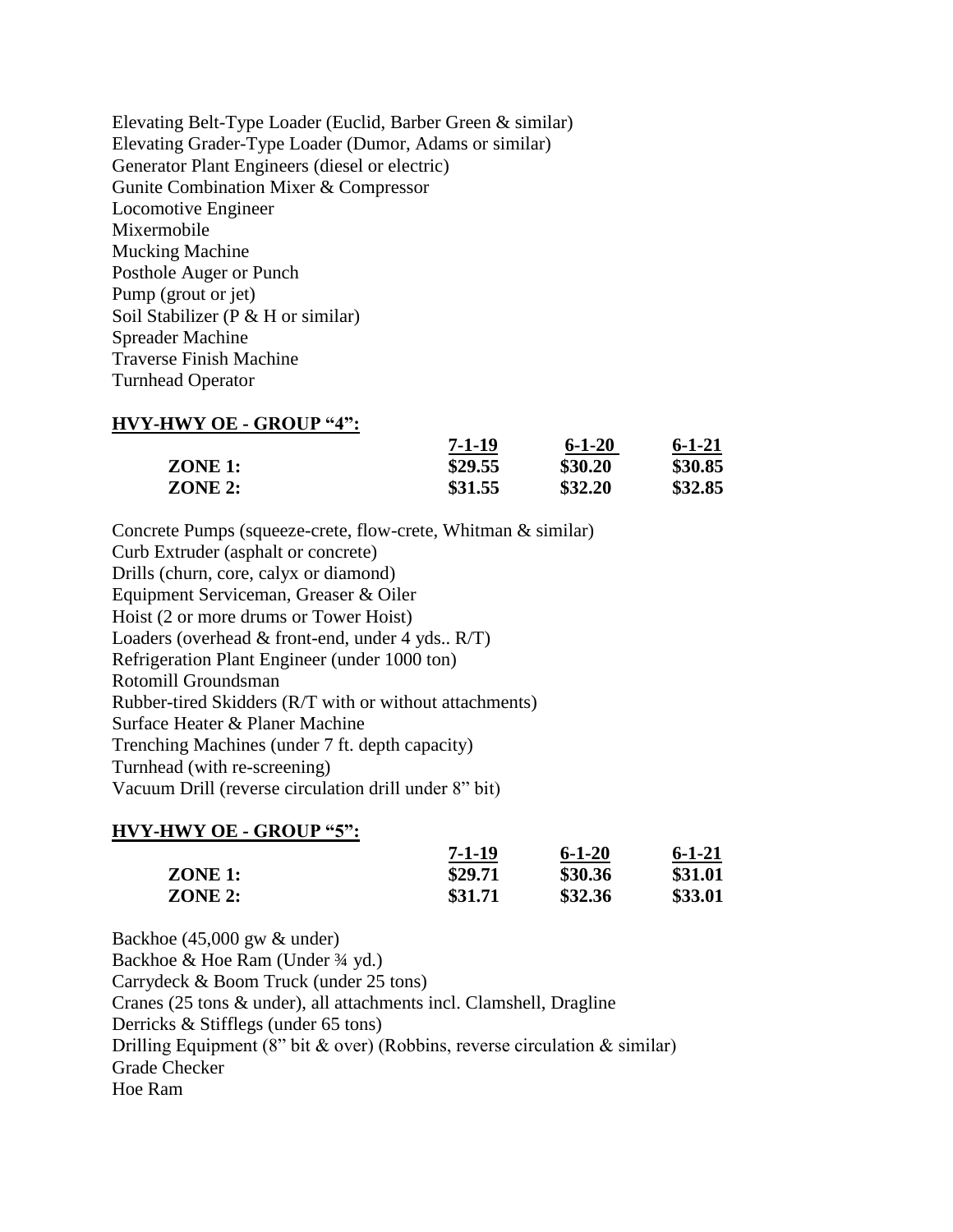Piledriving Engineers Paving (dual drum) Railroad Track Liner Operator (self-propelled) Refrigeration Plant Engineer (1000 tons & over) Signalman (Whirleys, Highline, Hammerheads or similar)

### **HVY-HWY OE - GROUP "6":**

|         | $7 - 1 - 19$ | $6 - 1 - 20$ | $6 - 1 - 21$ |
|---------|--------------|--------------|--------------|
| ZONE 1: | \$29.99      | \$30.64      | \$31.29      |
| ZONE 2: | \$31.99      | \$32.64      | \$33.29      |

Asphalt Plant Operator Automatic Subgrader (Ditches & Trimmers) (Autograde, ABC, R.A. Hansen & similar on grade wire) Backhoe (45,000 gw to 110,000 gw) Backhoes & Hoe Ram (3/4 yd. to 3 yd.) Batch Plant (over 4 units) Batch & Wet mix Operator (multiple units,  $2 \& \text{incl. } 4$ ) Blade Operator (motor patrol & attachments) Boom Cats (side) Cableway Controller (Dispatcher) Compactor (self-propelled with blade) Concrete Pump Boom Truck Concrete Slip Form Paver Cranes (25 tons to and including 45 tons), all attachments incl. Clamshell, Dragline Conveyor Aggregate Delivery Systems (C.A.D.) Crusher, Grizzly & Screening Plant Operator Dozer, 834 R/T & similar Dozer/ Tractors /(D-6 & equivalent & over) Drill Doctor Lime Batch Tank Operator (Recycle Train) Lime Brain Operator (Recycle Train) Loader Operator (front-end & overhead, 4 yds. incl. 8 yds.) Material Transfer Machine, (Shuttle Buggy or similar) Mobile Crusher Operator (Recycle Train) Multiple Dozer Units with single blade Paving Machine (asphalt and concrete) Quad-Track or similar equipment Rollerman (finishing asphalt pavement) Roto Mill (pavement grinder) Scrapers, all, Rubber-tired Screed Operator Shovels (under 3 yds.) Trenching machines (7 ft. depth & over) Tug Boat Operator Vactor Guzzler, Super Sucker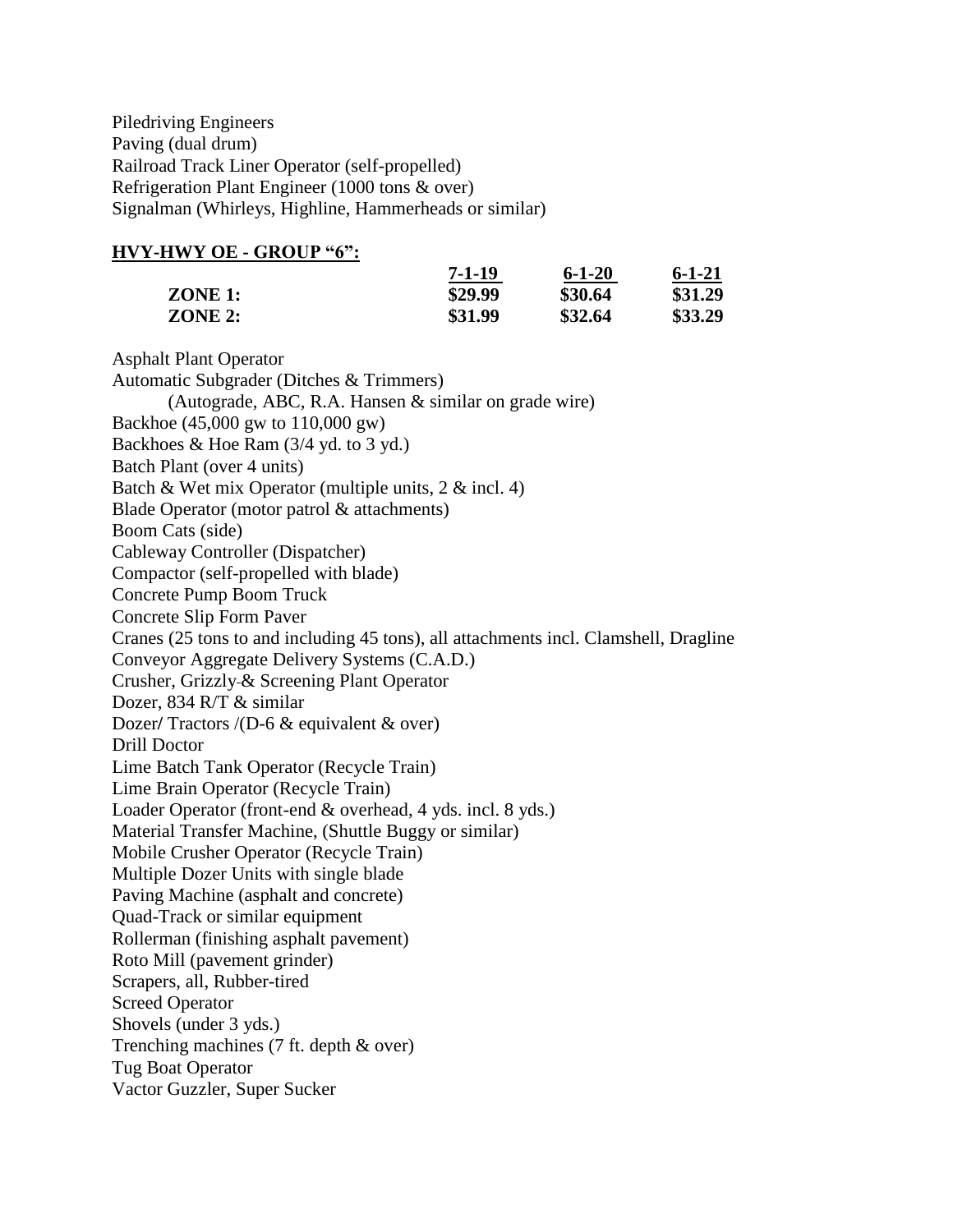# **HVY-HWY OE - GROUP "7":**

|         | $7 - 1 - 19$ | $6 - 1 - 20$ | $6 - 1 - 21$ |  |
|---------|--------------|--------------|--------------|--|
| ZONE 1: | \$30.26      | \$30.91      | \$31.56      |  |
| ZONE 2: | \$32.26      | \$32.91      | \$33.56      |  |

Backhoe (over 110,000 gw) Backhoes & Hoe Ram (3 yds & over) Blade Finish & bluetop, automatic, CMI, ABC, Athey , Huber & similar when used as auto. Cableway Operators Concrete Cleaning / Decontamination Machine Operator Cranes (45 tons to 85 tons), all attachments incl. Clamshell and Dragline Derricks & Stifflegs (65 tons & over) Elevating Belt (Holland Type) Grade Engineer (GPS Instrument person) H.D. Mechanic H.D. Welder Heavy Equipment Robotics Operator Hydraulic Platform Trailers (Goldhofer, Shaurerly and similar) Loader (360 degrees revolving Koehring Scooper or similar) Loaders (overhead & front-end, over 8 yds. to 10 yds.) Master Environmental Maintenance Technician Rubber-tired Scrapers (multiple engine with three or more scrapers) Shovels (3 yds. & over) Ultra High Pressure Wateriet Cutting Tool System Operator, (30,000 psi) Vacuum Blasting Machine Operator Whirleys & hammerheads, ALL

### **HVY-HWY OE - GROUP "8":**

|                | 7-1-19  | $6 - 1 - 20$ | $6 - 1 - 21$ |
|----------------|---------|--------------|--------------|
| $ZONE$ 1:      | \$31.36 | \$32.01      | \$32.66      |
| <b>ZONE 2:</b> | \$33.36 | \$34.01      | \$34.66      |

Cranes (86 to 99 tons) and ALL climbing, overhead, rail & tower. All attachments incl. Clamshell, Dragline Driller Licensed Helicopter Pilot Horizontal Linear Wrapping Machine Loaders (overhead and front-end, 10 yds. & over)

#### **HVY-HWY OE - GROUP "9":**

|           | 7-1-19  | $6 - 1 - 20$ | $6 - 1 - 21$ |
|-----------|---------|--------------|--------------|
| $ZONE$ 1: | \$31.86 | \$32.51      | \$33.16      |
| ZONE 2:   | \$33.86 | \$34.51      | \$35.16      |

Cranes (100 to 299 tons) All attachments